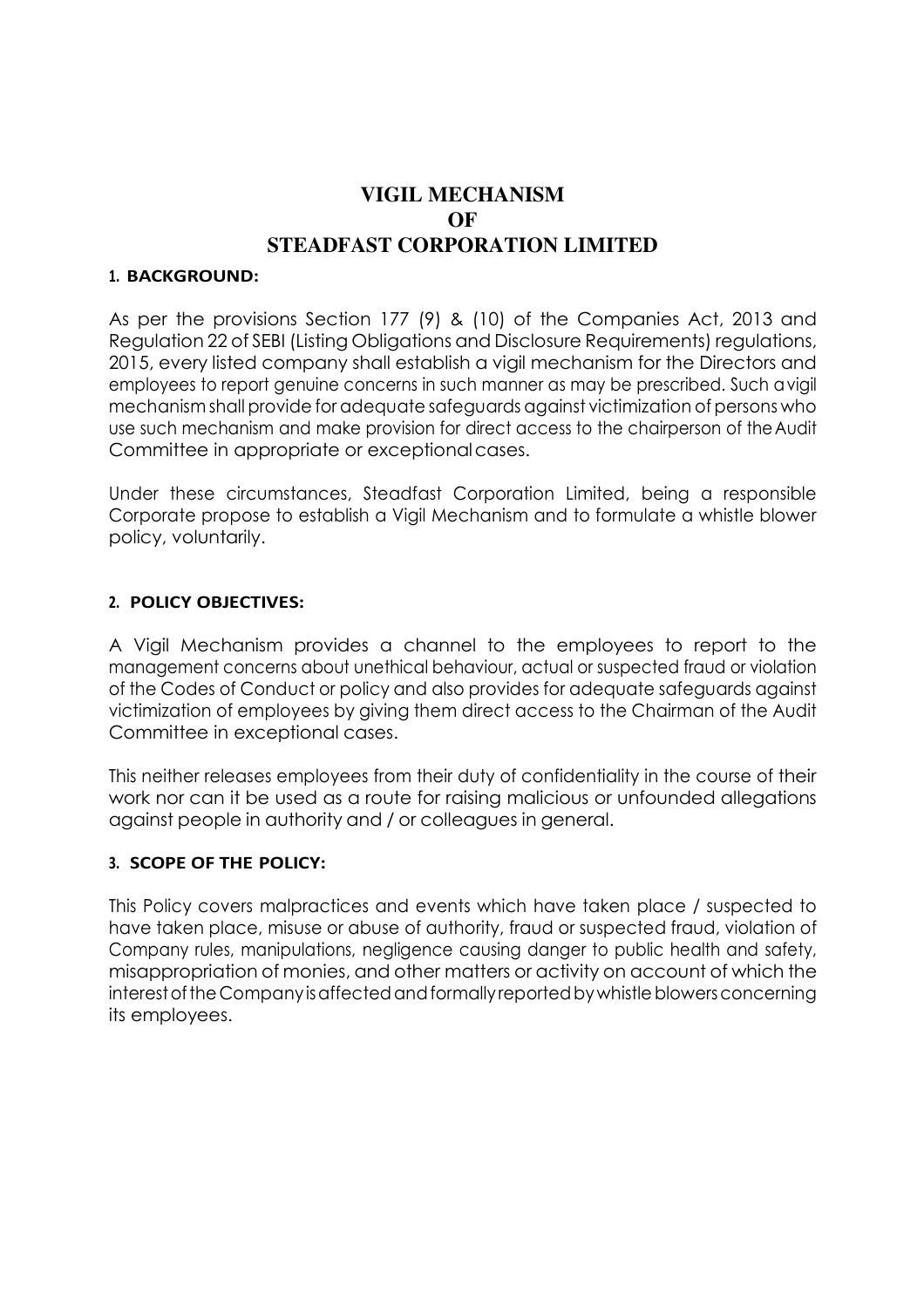#### **4. DEFINITIONS:**

"Alleged wrongful conduct" shall mean violation of law, infringement of Company's rules, misappropriation of monies, actual or suspected fraud, substantial and specific danger to public health and safety or abuse of authority".

"Audit Committee" means a Committee constituted by the Board of Directors of Company.

"Board" means the Board of Directors of the Company.

"Company" means Steadfast Corporation Limited.

 "Disciplinary action" means any action that can be taken on the completion of /during the investigation proceedings including but not limiting to a warning, imposition of fine, suspension from official duties or any such action as is deemed to be fit considering the gravity of the matter.

"Employee" means all the present employees and Whole-time Directors of the Company.

"Nodal Officer" means an officer of the Company nominated by the Board to receive protected disclosures from whistle blowers, maintaining records thereof, placing the same before the Audit Committee for its disposal and informing the whistle blower the result thereof.

"Protected Disclosure" means a concern raised by an employee or group of employees of the Company, through a written communication and made in good faith which discloses or demonstrates information about an unethical or improper activity with respect to the Company. However, the Protected Disclosures should be factual and not speculative or in the nature of an interpretation / conclusion and should contain as much specific information as possible to allow for proper assessment of the nature and extent of the concern.

"Subject" means a person or group of persons against or in relation to whom a Protected Disclosure is made or evidence gathered during the course of an investigation.

"Whistle Blower" is an employee or group of employees who make a Protected Disclosure under this Policy and also referred in this policy as complainant.

### **5. COVERAGE OF POLICY**

The policy encourages all the Whistle Blowers to voice all their genuine concerns which shall include but not limited to the following: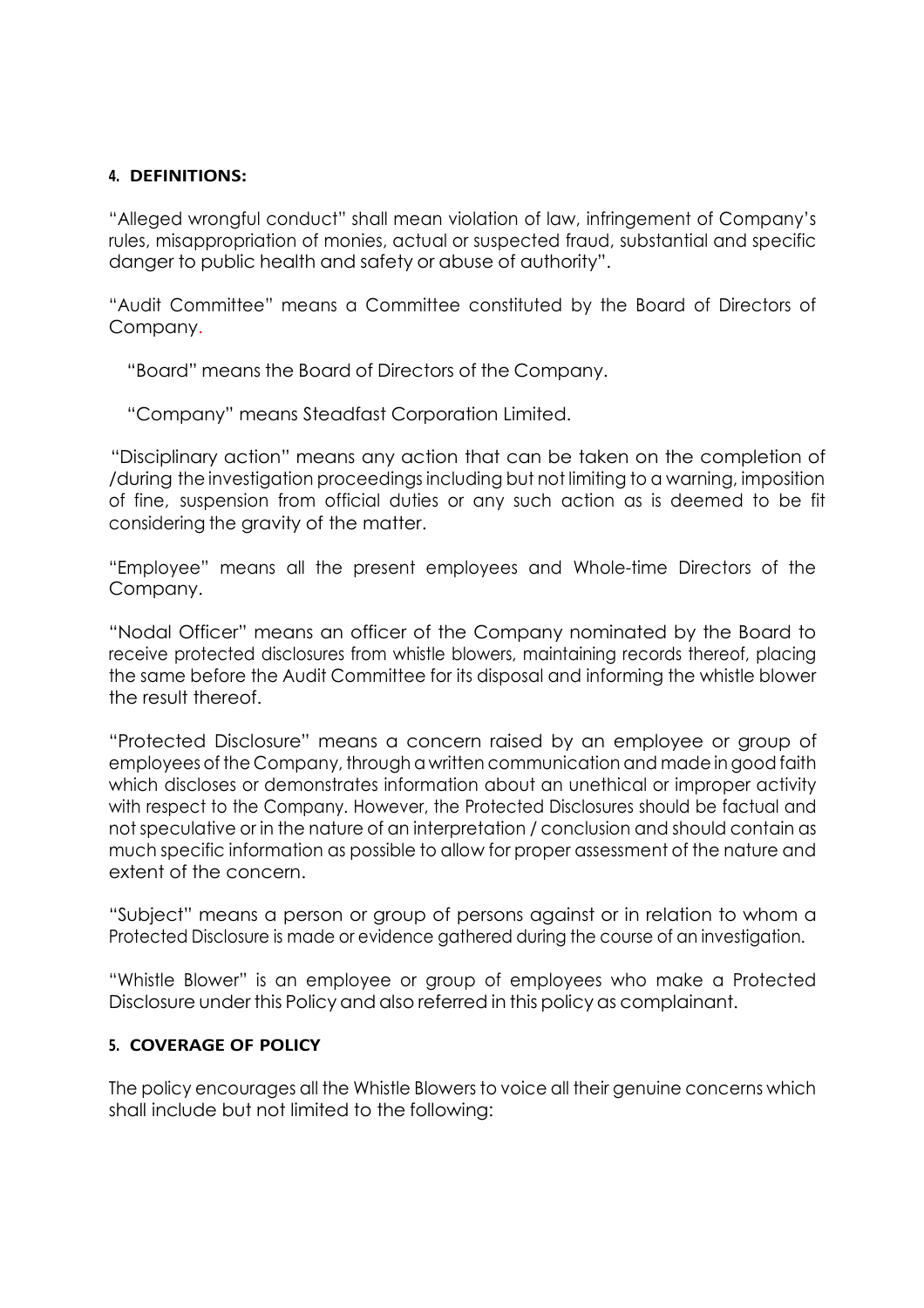- a. Abuse of authority
- b. Breach of trust
- c. Breach of confidentiality.

d. Any unlawful act, whether criminal (e.g. theft) or a breach of the civil law (e.g. slander or libel)

- e. Manipulation of Company data/records
- f. Breach of any Policy or Manual or Code adopted by the Company
- g. Financial irregularities, including fraud, or suspected fraud
- h. Deliberate violation of law/regulation
- i. Misappropriation of Company assets/funds;
- j. Any other unethical or improper conduct.

# **6. RECEIPT AND DISPOSAL OF PROTECTED DISCLOSURES:**

Protected Disclosures should be reported in writing by the complainant as soon as possible after the whistle blower becomes aware of the same so as to ensure a clear understanding of the issues raised and should either be typed or written in a legible handwriting in English, Hindi or in Telugu.

The Protected Disclosure should be submitted in a closed and secured envelope and should be superscribed as "Protected disclosure under the whistle blower policy". If the complaint is not superscribed and closed as mentioned above it will not be possible for the Audit Committee to protect the complainant and the protected disclosure will be dealt with as if a normal disclosure. In order to protect identity of the complainant, the nodal officer will not issue any acknowledgement to the complainant and the complainants are advised neither to write the name / address of the complainant on the envelope nor to enter into any further correspondence with the nodal officer / audit committee. The audit committee assures that in case any further clarification is required he will get in touch with the complainant.

Anonymous / Pseudonymous disclosure shall not be entertained by the Nodal Officer.

The Protected Disclosure should be forwarded under a covering letter signed by the complainant. The Nodal Officer / Managing Director / Chairman of Audit Committee shall detatch the covering letter bearing the identity of the whistle blower and process only the Protected Disclosure.

All Protected Disclosures should be addressed to the Nodal Officer, Mr. M.V.S. A Murali Krishna Company Secretary & Compliance Officer of the Company.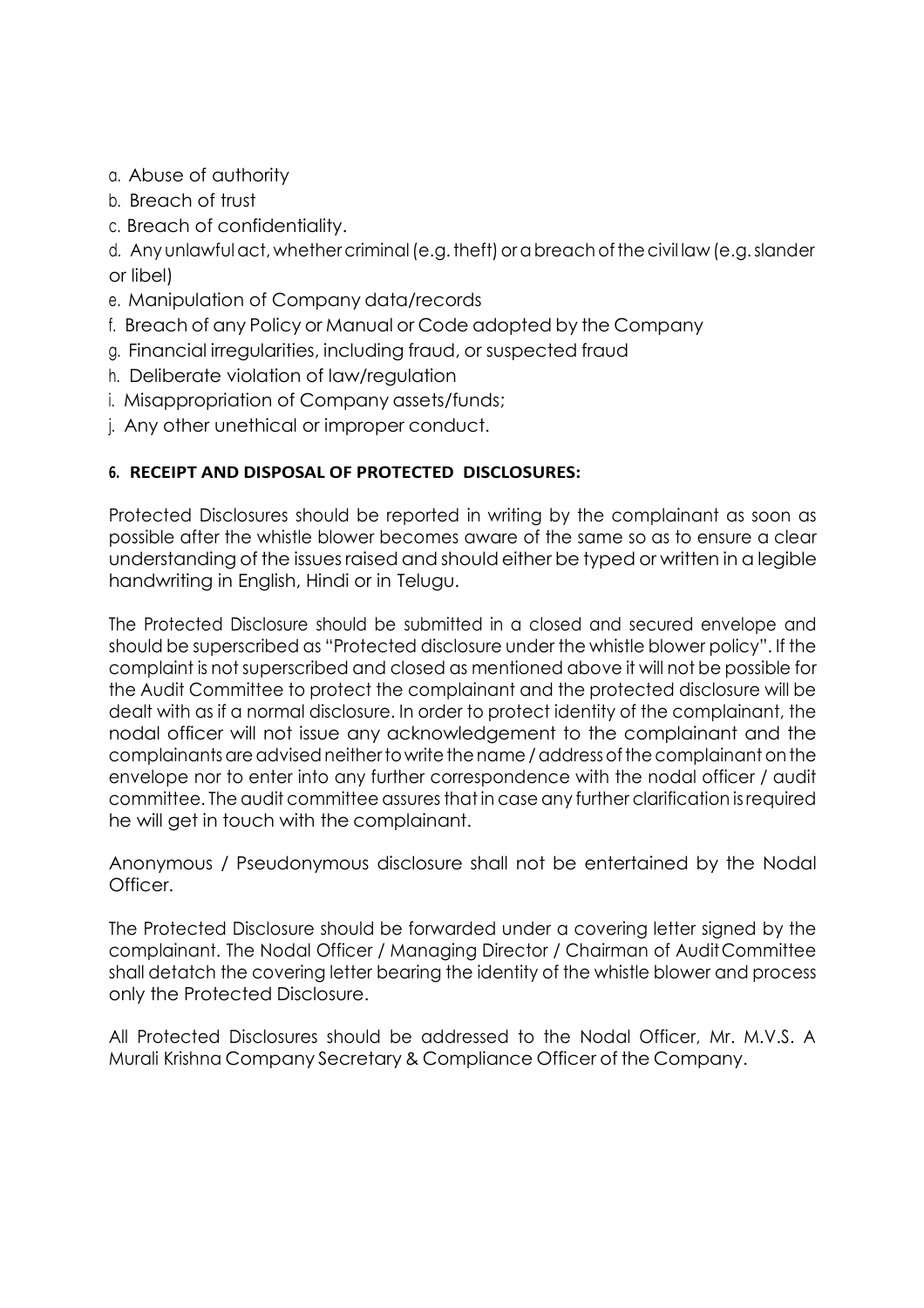Protected Disclosure against the Nodal Officer should be addressed to the Managing Director of the Company and the Protected Disclosure against the Managing Director of the Company should be addressed to the Chairman of the Audit Committee.

On receipt of the protected disclosure the Nodal Officer / Managing Director / Chairman of the Audit Committee shall make a record of the Protected Disclosure and also ascertain from the complainant whether he was the person who made the protected disclosure or not before referring the matter to the Audit Committee for further appropriate investigation and needful action. The record will include: a) Brief facts; b) Whether the same Protected Disclosure was raised previously by anyone, and if so, the outcome thereof; c) Whether the same Protected Disclosure was raised previously on the same subject; d) Details of actions taken by Nodal Officer/ Managing Director for processing the complaint; e) Findings of the Audit Committee; f) The recommendations of the Audit Committee / other action(s).

6. The Audit Committee if deems fit may call for further information or particulars from the complainant.

**7.** INVESTIGATION: 7.1. All protected disclosures under this policy will be recorded and thoroughly investigated. The Audit Committee may investigate and may at its discretion consider involving any other Officer of the Company

The decision to conduct an investigation taken by the Audit Committee by itself is not an accusation and is to be treated as a neutral fact finding process.

Subject(s) will normally be informed in writing of the allegations at the outset of a formal investigation and have opportunities for providing their inputs during the investigation.

Subject(s) shall have a duty to co-operate with the Audit Committee or any of the Officers appointed by it in this regard to the extent that such cooperation will not compromise self-incrimination protections available under the applicable laws.

Subject(s) have a responsibility not to interfere with the investigation. Evidence shall not be withheld, destroyed or tampered with and witness shall not be influenced, coached,threatened or intimidated by the subject(s).

Unless there are compelling reasons not to do so, subject(s) will be given the opportunity to respond to material findings contained in the investigation report. No allegation of wrong doing against a subject(s) shall be considered as maintainable unless there is good evidence in support of the allegation.

Subject(s) have a right to be informed of the outcome of the investigations.

The investigation shall be completed normally within 90 days of the receipt of the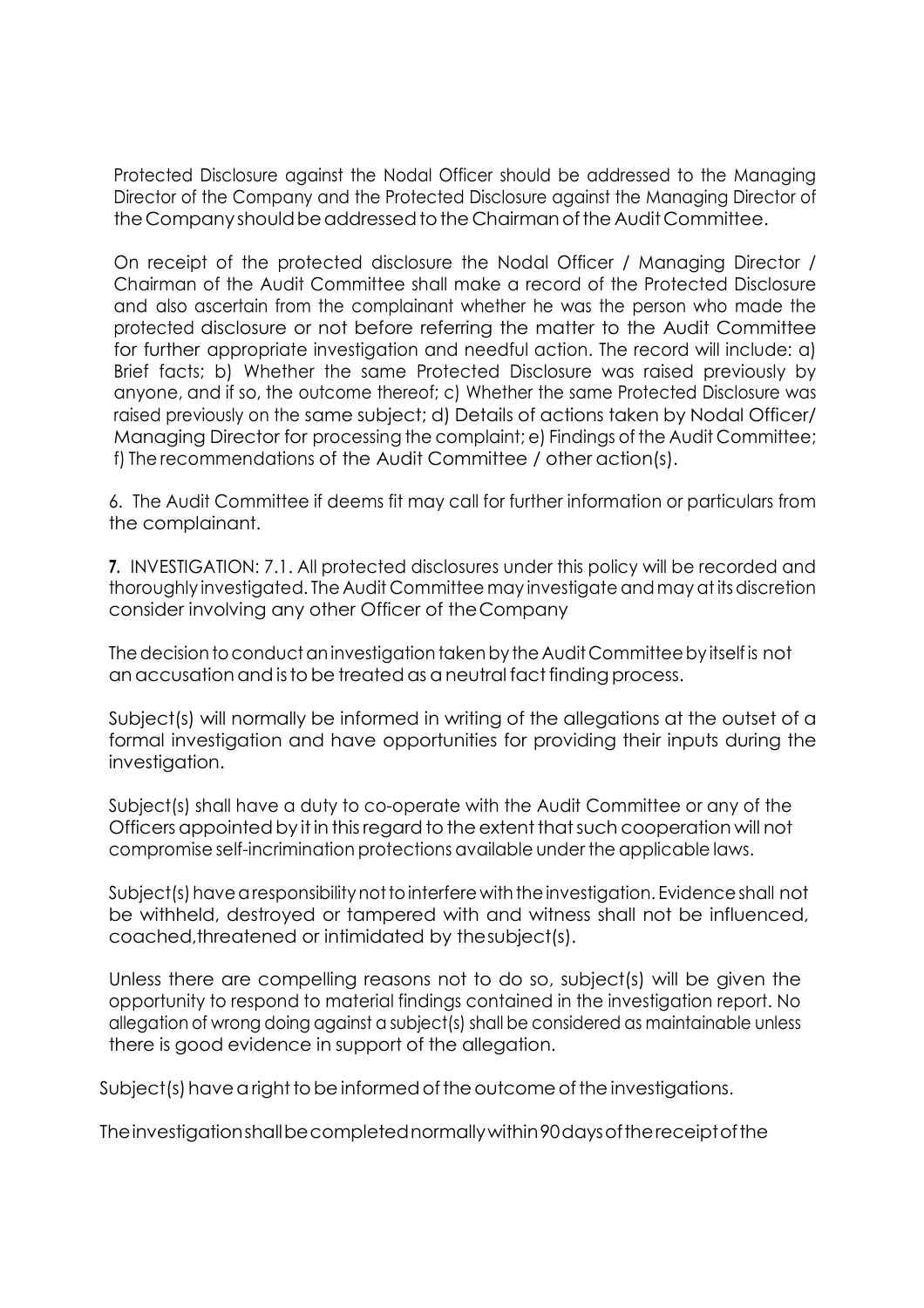protected disclosure and is extendable by such period as the Audit Committee deems fit and as applicable.

## **8. DECISION AND REPORTING:**

Audit Committee along with its recommendations will report its findings to the Managing Director of the Company through the Nodal Officer within 15 days of receipt of report for further action as deemed fit. In case prima facie case exists against the subject, then the Managing Director of the Company shall forward the said report with its recommendation to the concerned disciplinary authority for further appropriate action in this regard or shall close the matter, for which he shall record the reasons. Copy of above decision shall be addressed to the Audit Committee, the Nodal Officer, the complainant and the subject.

In case the subject is a Nodal Officer of the Company, the protected disclosure shall be addressed to the Managing Director of the Company who, after examining the protected disclosure shall forward the matter to the audit committee. The audit committee after providing an opportunity to the subject to explain his position and after completion of investigation shall submit a report along with its recommendation to the Managing Director of the Company. After considering the report and recommendation as aforesaid, Managing Director shall forward the said report with its recommendation to the concerned disciplinary authority for further appropriate action in this regard or shall close the matter, for which he shall record the reasons. Copy of the above decision shall be addressed to the Audit Committee, the Nodal Officer, the complainant and the subject.

In case the Subject is the Managing Director of the Company, the Chairman of the Audit Committee after examining the Protected Disclosure shall forward the protected disclosure to other members of the Audit Committee if deemed fit. The Audit Committee shall appropriately and expeditiously investigate the Protected Disclosure.

If the report of investigation is not to the satisfaction of the complainant, the complainant has the right to report the event to the appropriate legal or investigating agency.

A complainant who makes false allegations of unethical & improper practices or about wrongful conduct of the subject to the Nodal Officer or the Audit Committee shall be subject to appropriate disciplinary action in accordance with the rules, procedures and policies of the Company.

# **9. SECRECY / CONFIDENTIALITY:**

The complainant, Nodal Officer, Members of Audit committee, the Subject and everybody involved in the process shall:

Maintain confidentiality of all matters under this Policy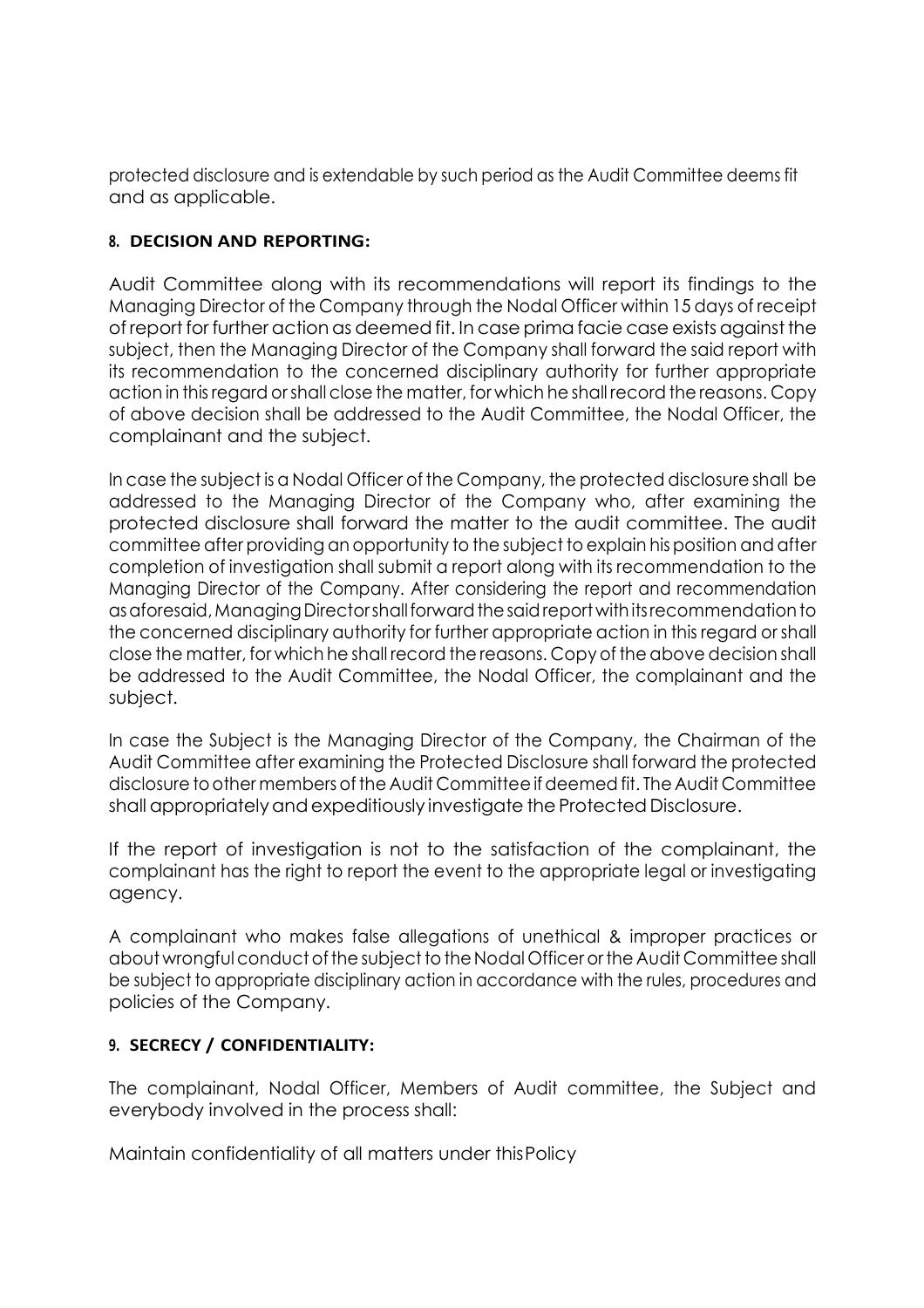Discuss only to the extent or with those persons as required under this policy for completing the process of investigations.

Not keep the papers unattended anywhere at any time

Keep the electronic mails / files under password.

### **<sup>10</sup> PROTECTION**

No unfair treatment will be meted out to a Whistle Blower by virtue of his/her having reported a Protected Disclosure under this Policy.

The identity of the Whistle Blower shall be kept confidential.

Any other Employee assisting in the said investigation or furnishing evidence shall also be protected to the same extent as the Whistle Blower.

### **11. ACCESS TO CHAIRMAN OF THE AUDIT COMMITTEE:**

The Whistle Blower shall have right to access Chairman of the Audit Committee directly in exceptional cases and the Chairman of the Audit Committee is authorized to prescribe suitable directions in this regard.

### **12. COMMUNICATION:**

A whistle blower policy cannot be effective unless it is properly communicated to employees. Employees shall be informed through by publishing in notice board and the website of the Company.

### **13. RETENTION OF DOCUMENTS:**

All Protected disclosures documented along with the results of investigation relating thereto, shall be retained by the Nodal Officer for a period of 5 (five) years or such other period as specified by any other law in force, whichever is more.

### **14. ADMINISTRATION AND REVIEW OF THE POLICY:**

The Managing Director of the Company shall be responsible for the administration, interpretation, application and review of this policy. The Managing Director of the Company also shall be empowered to bring about necessary changes to this Policy, if required at any stage with the concurrence of the Audit Committee.

### **15. MODIFICATION**

15.1 The Company may modify this Policy unilaterally at any time without notice. Modification may be necessary, among other reasons, to maintain compliance with local,